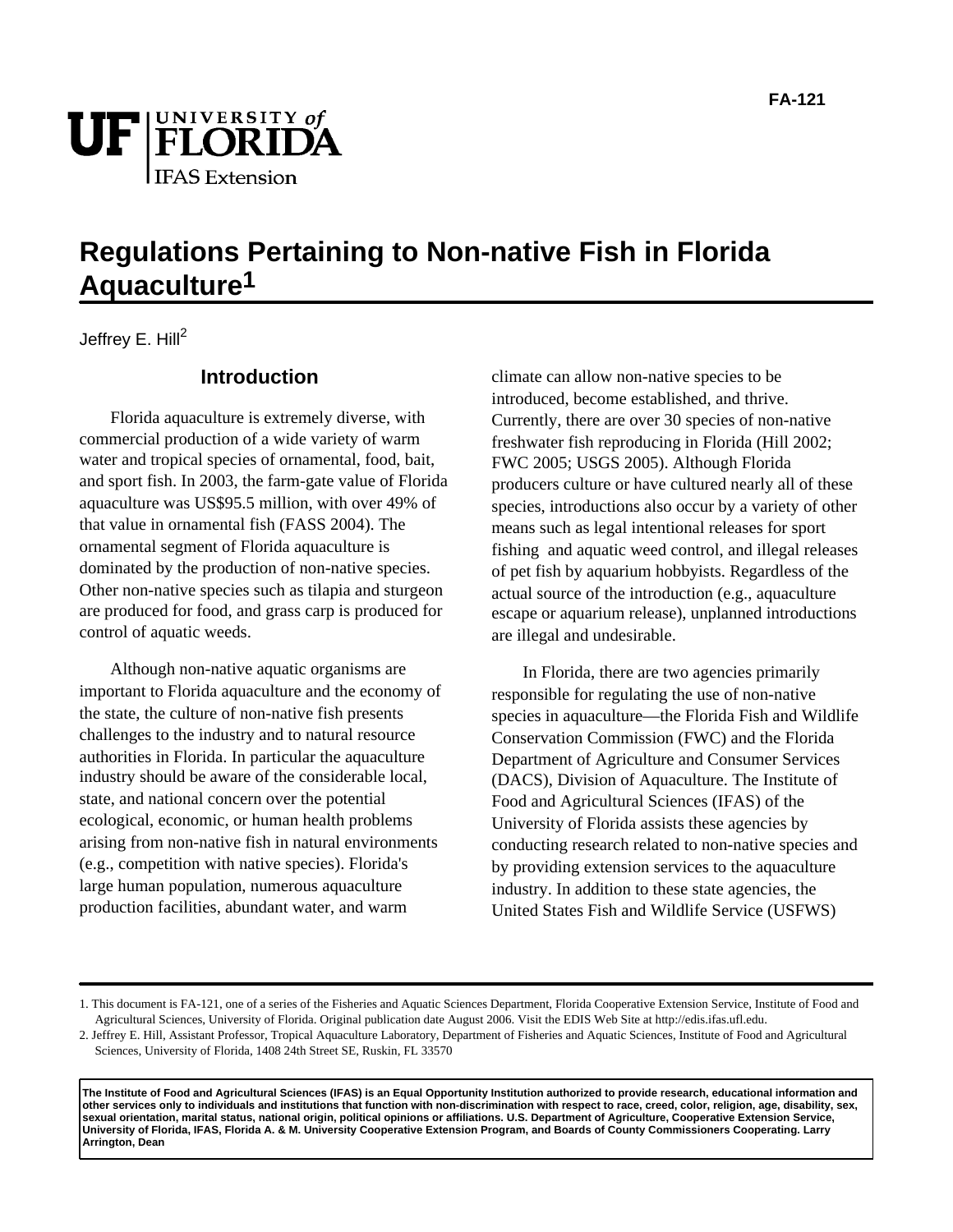regulates the importation of wildlife species (including fish and other aquatic organisms) and their interstate trade. This publication provides a brief overview of the roles of each agency and the regulations pertaining to the use of non-native fish in Florida aquaculture.

As a word of caution, regulations change and this publication serves only as a guide to familiarize interested parties with the regulatory framework for Florida. In addition, this publication concentrates on regulations pertaining to non-native fish; regulations for other non-native aquatic organisms (e.g., snails and plants) may differ. For more information, contact FWC, DACS Division of Aquaculture, or other appropriate agency (see Appendix for contact information).

# **Florida Fish and Wildlife Conservation Commission (FWC)**

The FWC is the agency with primary legal responsibility for regulating and managing Florida's fish and wildlife resources (Florida Constitution 2005). It prohibits the release of non-native fish and other aquatic organisms without a permit (FAC 2003; Florida Statutes 2004 a,b).

The FWC maintains lists of prohibited (Table 1) and restricted (Table 2) freshwater species and regulates their possession, sale, and use in Florida. Prohibited species (or their hybrids) may not be imported, sold, possessed, or transported in Florida; limited exceptions are made for public aquaria and scientific research (FAC 2003). Some saltwater species also are prohibited and may not be imported (Table 1; Florida Statutes 2004a). Permits for possession of prohibited freshwater species are issued by the Division of Law Enforcement following consultation with the divisions of Freshwater Fisheries and Habitat and Species Conservation. Restricted species may be possessed only under permit from FWC (FAC 2003), unless authorized under an aquaculture certificate from DACS. Permits may be granted to commercial aquaculture facilities (through DACS), public aquaria, or for scientific research. Any facility housing restricted species must have adequate safeguards to prevent escape or accidental release of adults, juveniles, or eggs.

Outdoor facilities must have pond banks at least a foot above the 100-year flood elevation, be secure from public intrusion, and have no discharge to waters of the state or have barriers to prevent escape in discharge (FAC 2003). Similarly, indoor facilities must be secure and have screened or no discharge.

**Table 1.** Fish and other aquatic organisms prohibited in Florida.

| a. Freshwater $^{\rm l}$                                                                                                                                                                                                                                                                                                                                                                                                                        |
|-------------------------------------------------------------------------------------------------------------------------------------------------------------------------------------------------------------------------------------------------------------------------------------------------------------------------------------------------------------------------------------------------------------------------------------------------|
| African electric catfishes (Malapteruridae)                                                                                                                                                                                                                                                                                                                                                                                                     |
| African tigerfishes (Hydrocyninae)                                                                                                                                                                                                                                                                                                                                                                                                              |
| airbreathing catfishes (Clariidae) <sup>2</sup>                                                                                                                                                                                                                                                                                                                                                                                                 |
| candiru catfishes (Trichomycteridae)                                                                                                                                                                                                                                                                                                                                                                                                            |
| freshwater electric eels (Electrophoridae)                                                                                                                                                                                                                                                                                                                                                                                                      |
| lampreys (Petromyzontidae)                                                                                                                                                                                                                                                                                                                                                                                                                      |
| piranhas and pirambebas (Serrasalminae)                                                                                                                                                                                                                                                                                                                                                                                                         |
| snakeheads (Channidae)                                                                                                                                                                                                                                                                                                                                                                                                                          |
| tilapias <sup>3</sup>                                                                                                                                                                                                                                                                                                                                                                                                                           |
| trahiras or tigerfishes (Erythrinidae)                                                                                                                                                                                                                                                                                                                                                                                                          |
| airsac catfishes (Heteropneustidae)                                                                                                                                                                                                                                                                                                                                                                                                             |
| green sunfish (Lepomis cyanellus)                                                                                                                                                                                                                                                                                                                                                                                                               |
| Australian crayfish (Cherax) <sup>4</sup>                                                                                                                                                                                                                                                                                                                                                                                                       |
| zebra mussels (Dreissena polymorpha)                                                                                                                                                                                                                                                                                                                                                                                                            |
| mitten crabs (Eriocheir) <sup>5</sup>                                                                                                                                                                                                                                                                                                                                                                                                           |
|                                                                                                                                                                                                                                                                                                                                                                                                                                                 |
| b. Saltwater <sup>6</sup>                                                                                                                                                                                                                                                                                                                                                                                                                       |
| sea snakes (Hydrophiidae) <sup>7</sup>                                                                                                                                                                                                                                                                                                                                                                                                          |
| weeverfishes (Trachinidae)                                                                                                                                                                                                                                                                                                                                                                                                                      |
| stonefishes (Synanceia)                                                                                                                                                                                                                                                                                                                                                                                                                         |
| <sup>1</sup> FAC 2003;<br><sup>2</sup> except Clarias batrachus;<br><sup>3</sup> Tilapia, Sarotherodon, and Oreochromis, all species<br>except Tilapia (Oreochromis) aurea, T. (O.) hornorum,<br>T. (O.) mossambica, and T. (O.) nilotica;<br><sup>4</sup> except for tank aquaculture of Cherax quadricarinatus;<br>$5$ or any part thereof;<br><sup>6</sup> Florida Statutes 2004a;<br>$7$ except as provided in Florida Statutes 370.081(4). |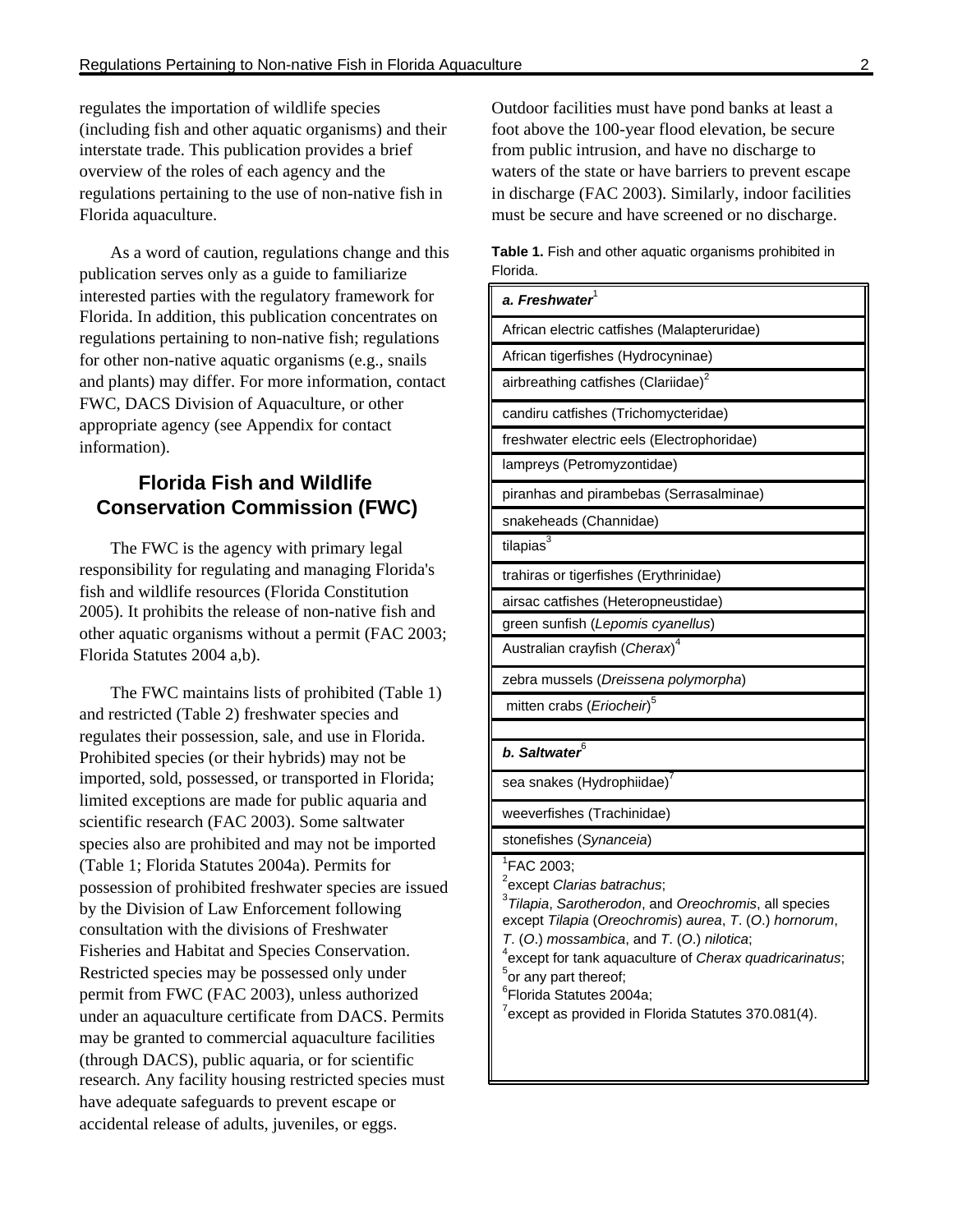**Table 2.** Fish and other aquatic organisms restricted in  $Florida<sup>1</sup>$ 

It is the landowner's responsibility to prevent the establishment of populations of non-native fish (FAC 2003); however, by policy, landowners are not held responsible for intrusions onto their property or aquaculture facility by species that are established in open waters of the state and are widespread (e.g., walking catfish; Box 1). Any fish (or other aquatic organism) that is determined by the Executive Director of FWC to be detrimental can be confiscated and destroyed as a public nuisance (FAC 2003).

These regulations give FWC broad authority to protect the aquatic resources of Florida through eradication of reproducing or non-reproducing populations of non-native fishes (and other aquatic organisms) and a clear mandate for enforcing state restricted and prohibited species lists.

In addition to rule-making and enforcement responsibilities, FWC has important administrative, management, research, and public education functions concerning non-native fishes in Florida.

**Box 1.** Asian Swamp Eels and Walking Catfish on Aquaculture Facilities.

Some producers have expressed concern over potential regulatory action against them if their facility is invaded by Asian swamp eels. The Asian swamp eel, although it has received considerable press and agency attention, is not specially listed by Florida or the U.S. federal government and is thus regulated like any other non-native fish in the state. Therefore, state and federal agencies will not take legal or regulatory action against Florida aquaculture producers that have pest Asian swamp eels on their property. By way of comparison, walking catfish is listed as a restricted species in Florida in Rule 68A-23.008(2) F. A.C. and as "injurious wildlife" by the USFWS (50 CFR 16.13). Walking catfish has invaded fish farms in Florida since the 1960s, but its presence as a pest is not grounds for legal or regulatory action.

# **Florida Department of Agriculture and Consumer Services (DACS)**

The DACS, Division of Aquaculture, has regulatory authority over all aquaculture facilities in Florida. Each aquaculture facility must be inspected and certified by DACS. Aquaculture certificates are issued annually and they list the aquatic species (usually to family or genus level) that the facility may culture. Written authorization is required to possess or culture restricted species. A unique certificate number must be included on all pertinent records associated with the shipment or sale of aquaculture products (e.g., invoices, receipts, and bills of lading).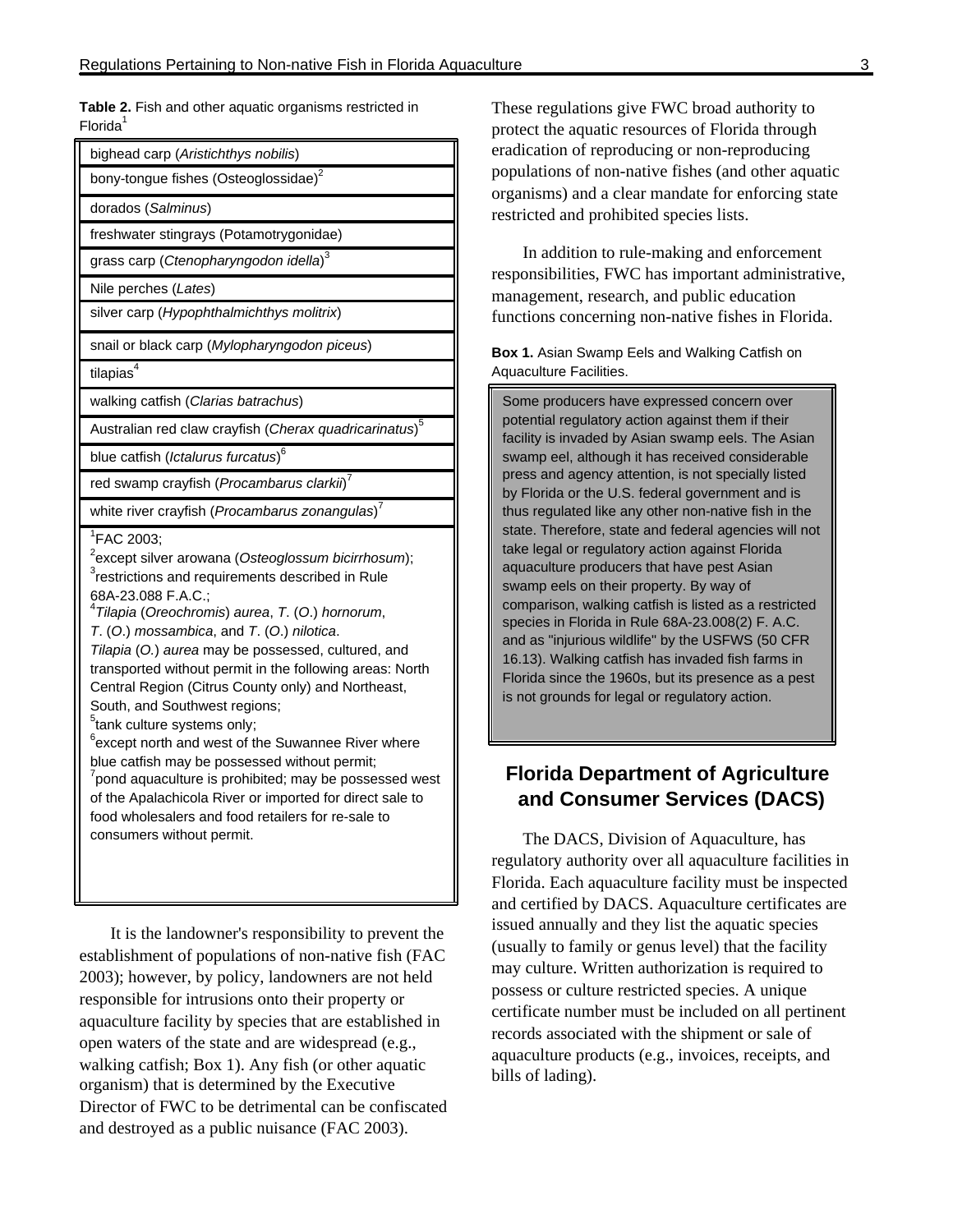Florida Aquaculture Best Management Practices (BMPs) govern the conduct of aquaculture and this program is administered by DACS (DACS 2005). There are general aquaculture BMPs as well as BMPs specific to certain groups (e.g., sturgeon) or production systems. A certified producer must comply with all appropriate BMPs. The BMPs incorporate practices for biosecurity and prevention of escape and are consistent with Florida statutes and FWC rules. In brief, all production facilities must take steps to reduce the possibility of escape by non-native fishes through implementation of redundant management or physical controls, including, for example, maintenance of pond berms at least one foot above the 100-year flood elevation, screening of outlets, chemical sterilization of discharge, stocking native predaceous fish into detention ponds, or fencing of property.

Certified facilities are subject to unannounced BMP compliance visits by DACS staff. During these visits, DACS personnel inspect the facility, including the species cultured and the design, operation, and management of production systems to determine if BMPs have been effectively implemented and maintained. Facilities not in compliance receive on-site guidance followed by written communication including a course of corrective action. Violation and non-compliance may result in suspension or revocation of the facility's aquaculture certificate and an administrative fine.

All parties interested in conducting aquaculture in Florida should read the most current edition of the BMPs and consult with DACS, Division of Aquaculture (See Appendix).

## **United States Fish and Wildlife Service (USFWS)**

The USFWS has general regulatory and enforcement authority over importation of fish into the US and over their interstate transportation. Fish may be listed as "injurious wildlife" and thereby placed under the Lacey Act, which prohibits their importation and interstate transfer. Currently, walking catfish and snakeheads (Family Channidae) are listed as injurious wildlife under 50 CFR 16.13 (USFWS 2002). These species are already listed in

Florida—walking catfish is restricted and snakeheads are prohibited in the Florida Administrative Code (FAC 2003). Other species of potential interest to Florida aquaculturists (but also currently restricted in Florida) have been proposed for listing as "injurious wildlife" (e.g., black carp) or are currently under scrutiny by the USFWS (e.g., bighead carp and silver carp).

The USFWS inspects shipments of fish imported into the United States. The USFWS has designated certain ports for consolidation and more efficient processing of wildlife imports and exports. In Florida, Miami is a designated port and major port-of-entry for ornamental fish and, to a lesser extent, non-native food fish. Non-designated ports may be used only if inspection services are available. For example, Tampa is a non-designated port, but numerous shipments are processed there. The USFWS requires an Import/Export License for such activities (USFWS 2003) and all shipments must be declared on Form Number 3-177 (USFWS 2001). Information on inspection of shipments and import/export regulations may be obtained from the Miami Port (for Miami), Clermont Supervisory (for Tampa), or Atlanta Regional (for Miami or Tampa) offices of the USFWS (see Appendix) and the USFWS wildlife import/export Web site (USFWS 2004). DACS, Division of Aquaculture also can assist producers with information on importing and exporting.

#### **Summary**

Non-native species comprise the bulk of aquaculture in Florida. These species are important economically, and there are regulations concerning their possession, sale, and transportation. The FWC has the primary role in regulating and managing non-native fish in Florida. DACS regulates and certifies all aquaculture facilities in Florida, and it publishes aquaculture BMPs that include provisions for biosecurity and prevention of escape by non-native species. Lastly, the USFWS regulates importation and interstate transfer of non-native fishes. It is important for producers to stay informed about current regulations relating to non-native species.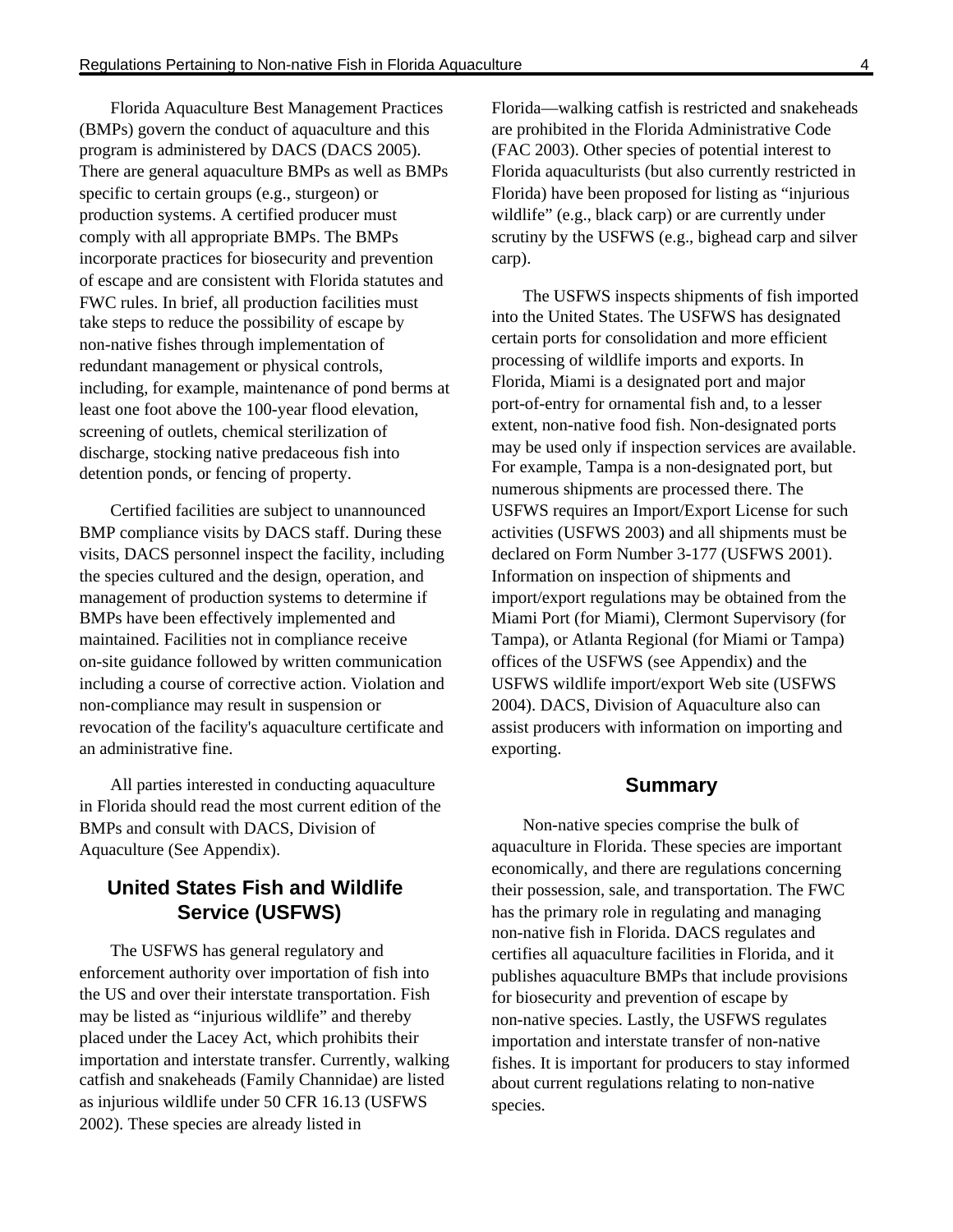#### **References**

DACS. 2005. Aquaculture Best Management Practices Manual. Florida Department of Agriculture and Consumer Services, Division of Aquaculture, Tallahassee, FL. http://www.floridaaquaculture.com/Pub.htm

FAC. 2003. Florida Administrative Code 68A-23.008. http://fac.dos.state.fl.us

FASS. 2004. Aquaculture. Florida Agricultural Statistics Service, Orlando, FL. http://www.nass.usda.gov/fl

Florida Constitution. 2005. Article IV, Section 9. http://www.leg.state.fl.us/Statutes/ index.cfm?Mode=Constitution&Submenu=3&Tab=st atutes#A04S09

Florida Statutes. 2004a. Florida Statute 370.081. http://flsenate.gov/statutes

Florida Statutes. 2004b. Florida Statute 372.26. http://flsenate.gov/statutes

FWC. 2005. Exotic freshwater fishes. http://www.myfwc.com/fishing/Fishes/nonnative.html

Hill, J. E. 2002. Exotic fishes in Florida. Lakelines, North American Lake Management Society 22(1):39-43. http://www.nalms.org/lakeline/pdf/ll22-1\_hill.pdf

USFWS. 2001. Form Number 3-177, Declaration for Importation or Exportation of Fish or Wildlife.

http://www.fws.gov/le/ImpExp/faqs.htm (also available at http://www.fws.gov/forms/)

USFWS. 2002. Current list of injurious wildlife species found at 50 CFR 16.11-16.15 (10/4/2002). U.S. Fish and Wildlife Service, Division of Environmental Quality, Arlington, VA. http://contaminants.fws.gov/OtherDocuments/ InjuriousWildlifeList.htm

USFWS. 2003. USFWS Law Enforcement permit issuing offices. http://www.fws.gov/le/ImpExp/ Regional\_Permit\_Offices.htm

USFWS. 2004. Importing and exporting your commercial wildlife shipment. U.S. Fish and Wildlife Service, Office of Law Enforcement, Arlington, VA. http://www.fws.gov/le/ImpExp/ CommWildlifeImportExport.htm

USGS. 2005. Nonindigenous aquatic species database. U.S. Geological Survey, Gainesville, FL. http://nas.er.usgs.gov

#### **Appendix**

Florida Department of Agriculture

and Consumer Services

Division of Aquaculture

1203 Governors Square Boulevard

Fifth Floor

Tallahassee, FL 32301

850-488-4033 or 488-5471

aquaculture\_web@doacs.state.fl.us

http://www.floridaaquaculture.com